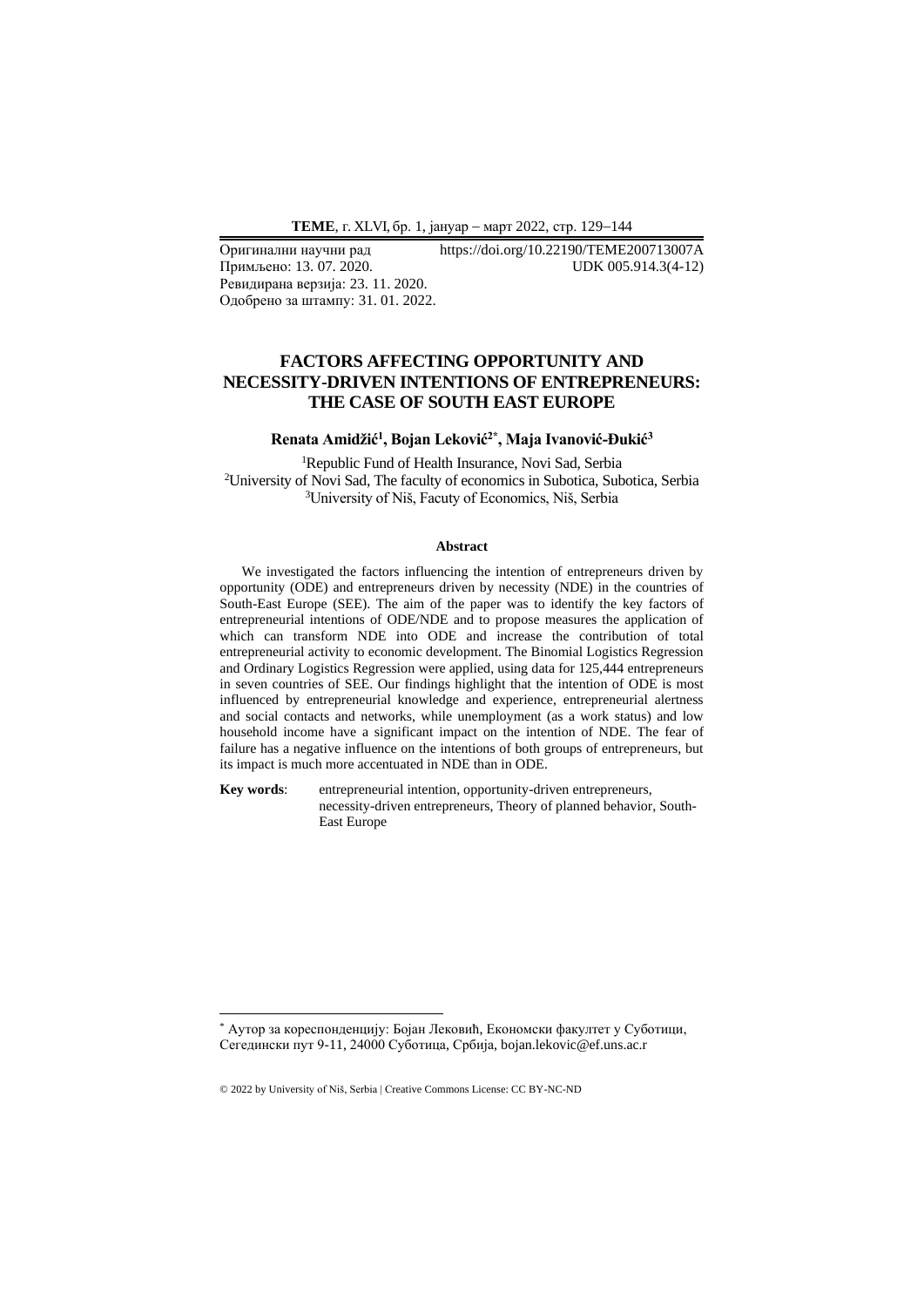# **АНАЛИЗА ФАКТОРА КОЈИ УТИЧУ НА НАМЕРЕ ПРЕДУЗЕТНИКА ВОЂЕНИХ МОГУЋНОСТИМА/НУЖНОШЋУ У ЈУГОИСТОЧНОЈ ЕВРОПИ**

#### **Апстракт**

У раду су анализирани фактори који утичу на намере предузетника вођених могућностима и предузетника вођених нужношћу у земљама Југоисточне Европе. Циљ рада је био да се идентификују фактори који имају велики утицај на намере предузетника вођених могућностима и намере предузетника вођених нужношћу, и предложе мере чија примена може подстаћи развој предузетништва заснованог на могућностима у земљама Југоисточне Европе (ЈИЕ) како би се повећао допринос укупне предузетничке активности привредном развоју. На узорку од 125.444 предузетника из седам земаља ЈИЕ применом метода бинарне логистичке регресије и ординарне логистичке регресије, открили смо да највећи утицај на намере предузетника вођених могућностима имају: знање, вештине и искуство у области предузетништва, предузетничка будност и успостављени контакти, и друштвена умреженост, док су кључни фактори који утичу на намере предузетника вођених нужношћу: незапосленост и ниска породична примања. Истраживање је такође показало да страх од неуспеха има негативан утицај на обе групе предузетника, али је његов утицај много наглашенији код предузетника вођених нужношћу него код предузетника вођених могућностима.

**Кључне речи**: предузетничка намера, предузетници вођени могућностима, предузетници вођени нужношћу, Теорија планираног понашања, Југоисточна Европа.

### *INTRODUCTION*

New ventures as outputs of entrepreneurial activities, as well as the phenomenon of starting new organizations, is one of the central topics in the field of entrepreneurship (Shepherd et al., 2020), due to the fact that new ventures trigger economic development and increase employment (Carree & Thurik, 2010; Van Steal et al., 2018). But the establishment and development of new ventures is very difficult and risky.

The presence of entrepreneurial intention is the first condition for establishing a new venture. While entrepreneurial motivation is necessary to translate entrepreneurial intention into action of starting a new venture, according to the Global Entrepreneurship Monitor (GEM), there are two dominant motives that drive individuals to start new ventures: opportunity and necessity (Block & Sandner, 2009). In this regard, there are two different types of entrepreneurs. Opportunity-driven entrepreneurs (ODE) start their own business as a result of perceived business market opportunities, whereas necessity-driven entrepreneurs (NDE) perceive entrepreneurship as a last resort and start a business because they either do not have other employment options, or such options are unsatisfactory (Bosma & Kelley, 2019).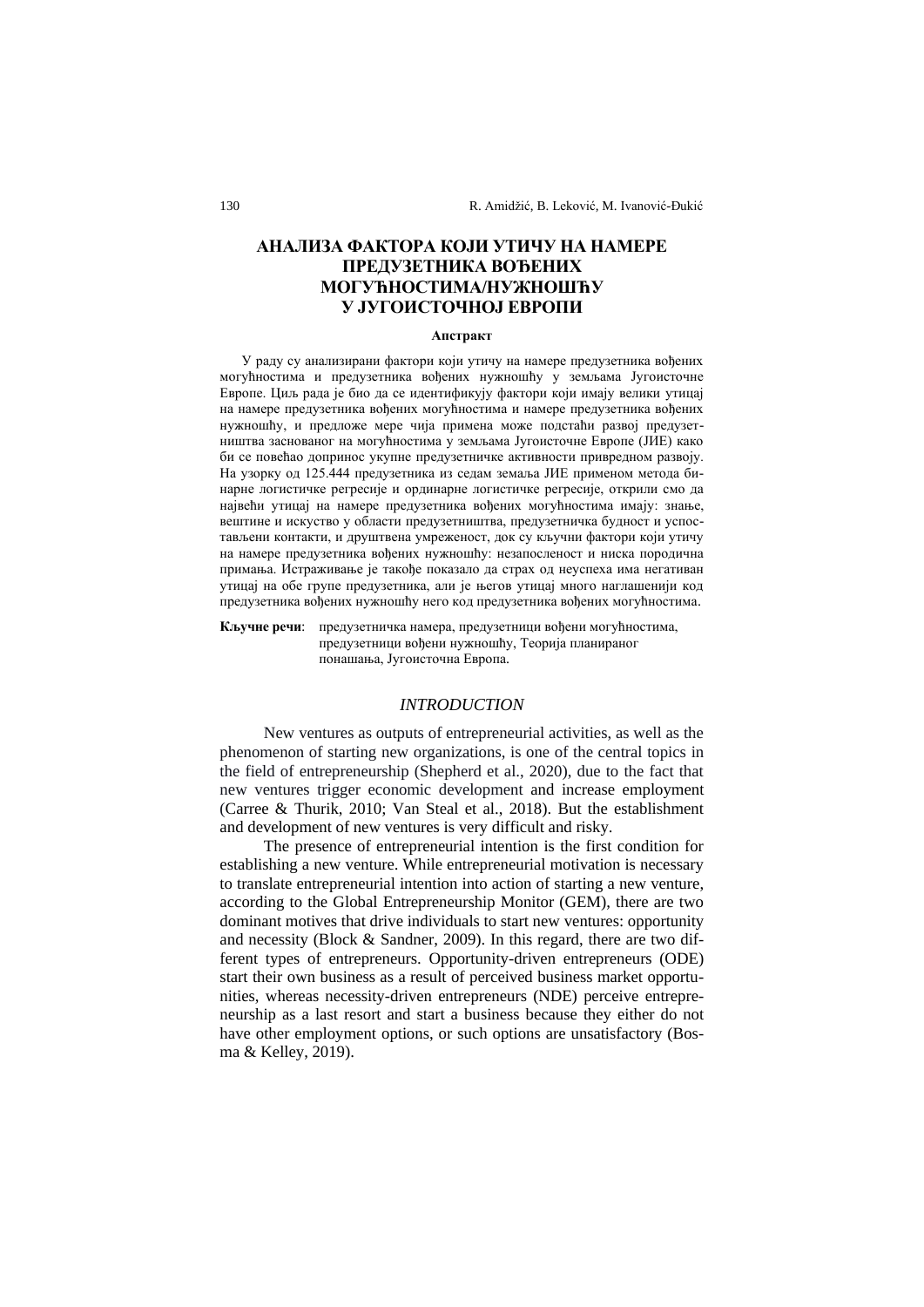Previous research shows that the importance of ODE for economic development and employment is much larger compared to NDE (Valliere & Peterson, 2009). According to GEM data, the number of NDEs is high in most SEE countries and exceeds the number of ODE (Bosma & Kelley, 2019). For these reasons, the importance of entrepreneurship for the economic development in SEE is smaller compared to other parts of Europe (Ivanovic-Djukic, et al., 2018). In order to improve this situation, it is necessary to encourage the development of ODE, at the expense of NDA. It is desirable to analyze the factors of entrepreneurial intentions of both groups of entrepreneurs and identify those that have a much greater impact on ODE.

According to the Theory of planned behavior (Ajzen, [2012\)](https://www.tandfonline.com/doi/full/10.1080/1331677X.2016.1211956) entrepreneurial intentions depend on their beliefs (Estay, Durrieu & Akhter, 2013). According to this theory, significant factors of entrepreneurial intent could be the specific set of personal characteristics of an individual (Block & Sandner, 2009; Pinillos & Reyes, 2011) as well as entrepreneurial education, skills, and experience (Taormina & Lao, 2007). Also the work status and household might have a direct influence on the entrepreneurial intentions and motives (Stephan et al., 2015). This paper will examine the impact of various factors on the entrepreneurial intentions of ODE and NDE in SEE countries. The aim of the paper is to identify the key factors of entrepreneurial intentions and to propose measures the application of which can transform NDE into ODE and increase the contribution of entrepreneurship to the economic development in SEE countries.

The paper first gives an overview of literature according to the factors determining entrepreneurial intentions. The next part of the paper explains the methodology. The final part of the paper presents the results, discussion, conclusion and recommendations for the macroeconomic policy.

### *THEORETICAL BACKGROUND*

Becoming an entrepreneur is a planned and intentional behaviour. The best predictors of entrepreneurial behaviour are intention, personality or demographics, but not attitude (Kautonen, et al., 2013). Entrepreneurial intention is a mental state that represents a commitment to start a new business, whereby the point of venture realisation is not determined in the future (Krueger et al., [2000\)](https://www.tandfonline.com/doi/full/10.1080/1331677X.2016.1211956). According to the Theory of Planned Behavior, entrepreneurial intention depends on three different beliefs: a) beliefs about the consequences of the behaviour (success in performing certain behaviour), b) beliefs about the presence of factors that might initiate behaviour (subjective norms) and c) beliefs about expectations of other people (perceived behavioral control) (Ajzen, [2012\)](https://www.tandfonline.com/doi/full/10.1080/1331677X.2016.1211956).

Beliefs about the consequences of the behaviour represent the extent to which people think that they will be successful in performing cer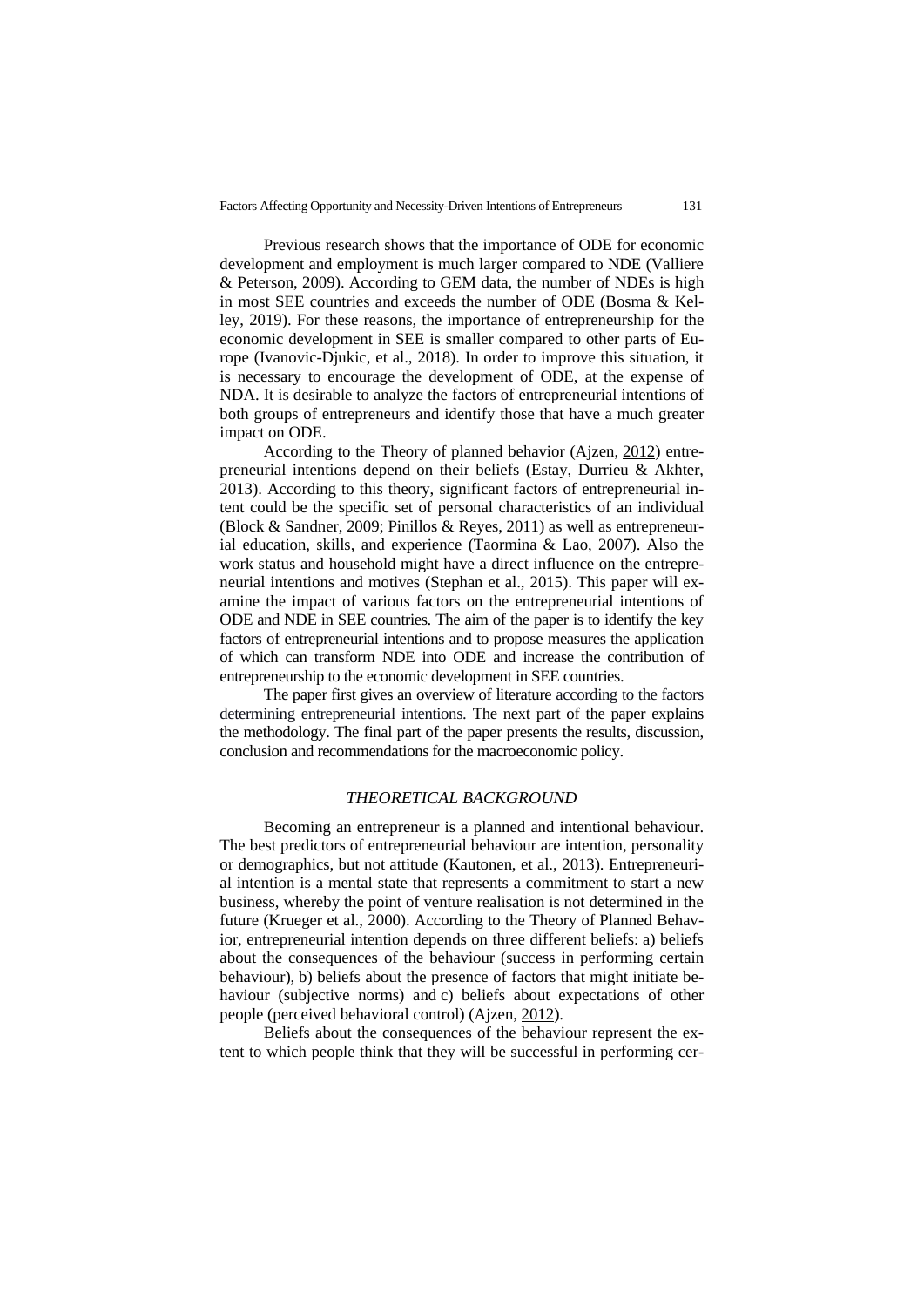tain behaviour. Previous research shows that fear of failure and entrepreneurial alertness have a great influence on these beliefs, as well as on the motives of entrepreneurs (Dumitru & Dumitru, 2018).

Fear of failure combines a set of feelings, emotions, evaluation and exploitation of business opportunities and affects the entrepreneurial intentions of all entrepreneurs (Cardon et al., 2012). According to the motivational approach, fear of failure is a negative emotion that discourages entrepreneurs even before they start a new business (Patzelt & Shepherd, 2011). Emotional experience as an outcome of the fear of failure activity diminishes entrepreneurial intention for starting a new business, hampering self-efficacy of potential entrepreneurs (Mitchell & Shepherd, 2010). Examining the link between fear of failure and entrepreneurial motivation, Block et al. (2015) and Morgan & Sisak (2015) found that fear of failure has a demotivating effect on less ambitious entrepreneurs who are most often necessity-driven, but its impact on highly ambitious entrepreneurs (who are most often opportunity-driven) is positive.

Entrepreneurial alertness is an ability of a person to perceive and exploit business opportunities (Lall & Sahai, 2008). Nishimura and Tristan (2011) found that entrepreneurial alertness, i.e. perceived business opportunities, has the most significant effects on the decision to start a new business. Moreover, perceived business opportunities determine the form and direction of early-stage entrepreneurial ventures; they are closely related to entrepreneurial intentions of only ODE (Tsai et al., 2016; Suchart, 2017; Dumitru & Dumitru, 2018).

Our first hypothesis is:

*H1: Entrepreneurial alertness and fear of failure as factors associated with beliefs in the success of an entrepreneurial business, is in positive relation with the intention of opportunity-driven entrepreneurs.*

The Theory of Planned Behaviour suggests that the appraisal of entrepreneurship knowledge, skills and experience might have direct influence on the entrepreneurial intentions and motivation due to the fact that they might encourage entrepreneurial behaviour. Entrepreneurial activity depends largely on how people perceive the feasibility of the new business. Entrepreneurial skills and knowledge make it easier for an individual to recognize market opportunities and start a new business. Entrepreneurial experience, which includes the time the entrepreneur has spent running the business as well as the time it took him/her to make business decisions, affects the efficiency of current and future decision-making as well as the entrepreneurial motivation (Genty et al., 2015). Furthermore, the entrepreneur's perception of having certain skills is correlated with the level of self-confidence, which is supported by the Theory of Social Learning (Arenius & Clerck, 2005; El-Hadary, 2018). In an empirical study dealing with nascent entrepreneurs, Arenius & Clerck (2005) noticed a high correlation between entrepreneurial skills and knowledge, and entrepreneurial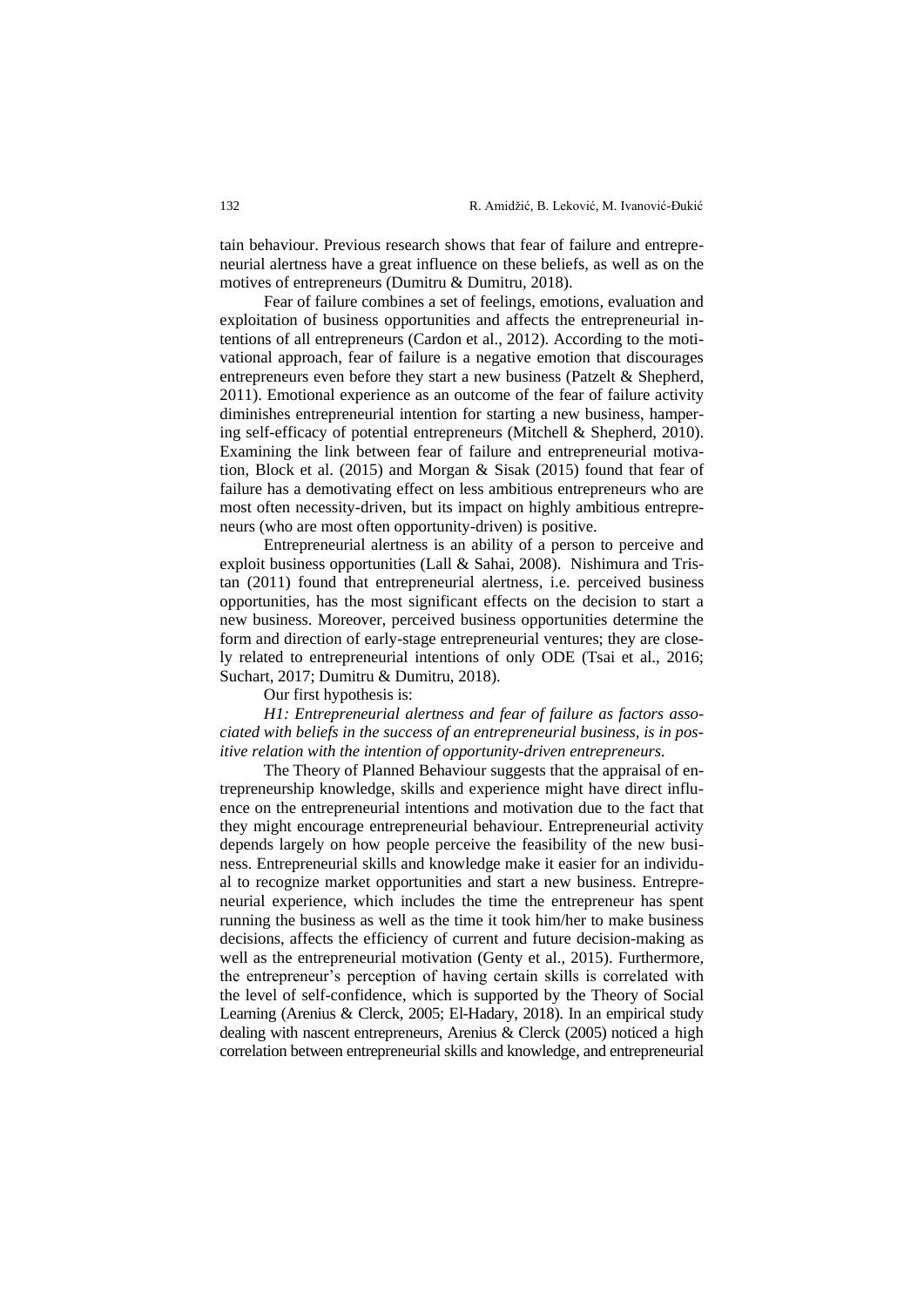motives for starting new business ventures. Similarly, Boudreaux et al. (2018) point out that entrepreneurs with a higher level of awareness of their abilities and skills are more interested in starting a new business driven by opportunities, observed relative to the necessity-driven entrepreneurs who have a lower level of knowledge, skills and experience (KSE's).

The next factor which has been identified as a significant determinant of entrepreneurial intention, in a large number of studies, are established social contacts and social networks (Klyver & Hindle, 2014). Entrepreneurs use connections and contacts as a tool for optimizing entrepreneurial ventures (Soderquist, 2011). Social networking boosts entrepreneurial confidence, encourages perception and motivation of entrepreneurs, creating the opportunities more efficiently. Klyver & Hindle (2014) found that ODE is characterized by active involvement in social networking, which is not the case with NDE. Social networking, entrepreneurial alertness and acquired knowledge of the market and consumers are crucial for the intention of ODE (Ardichvili & Cordozo, 2000).

Our second hypothesis is:

*H2: Entrepreneurship knowledge, skills and experience, social contacts and networking, are factors that might encourage entrepreneurial behavior and they are in positive relation with opportunity-driven entrepreneurs.*

Beliefs about expectations of other people result in a subjective norm, which means the perceived social pressure to perform a particular behavior (Ajzen, 2012). Family expectations can put strong pressure on an individual and influence his or her entrepreneurial intentions, especially for people who are unemployed and have low household income. Borgia (2005), using GEM data for 28 countries, identified household income and work status as factors which have a significant effect on nascent entrepreneurship. These factors have the greatest impact on entrepreneurs driven by necessity (Pete et al., 2011). Previous research shows that work status, *unemployment*, is most often analyzed in studies relative to necessity motivation. Stephan et al. (2015) have proven that unemployment is one of the key motives for NDE. Unemployment results in low household income. Unemployed persons with low household income perceive great family pressure to start their own business and increase household income.

The beliefs and perception of ODE is completely different compared to NDE. Employed people have entrepreneurial intentions only if they recognize the opportunity which can improve their existing status (Stephan et al., 2015). Household income can also be an important factor of entrepreneurial intentions of ODE. Group of authors point out that entrepreneurs from developed countries that have a higher degree of entrepreneurial initiative, expect higher income (Alvarez & Urbano, 2011). Higher incomes can provide entrepreneurs a greater financial independence and thus, more opportunities and chances to start new ventures (Stephan et al., 2015). We believe that the sit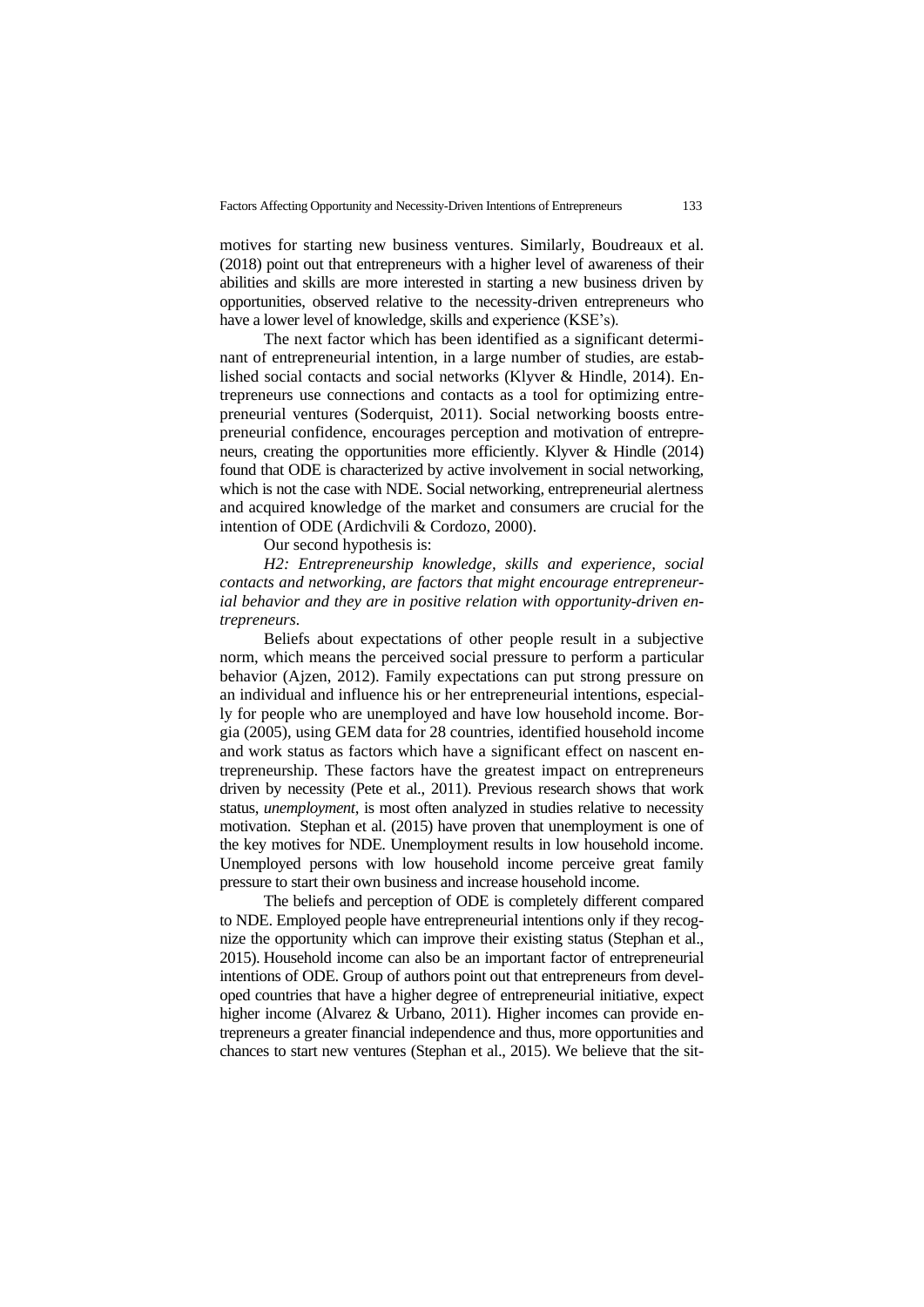uation is similar in the countries of Southeast Europe. According to the previous statements we assume that:

*H3: Work status and household income are in positive relation with the intention of opportunity-driven entrepreneurs*

## *METHODOLOGY*

The Methodology of this paper is structured as follows: Context of the research, Research sample and Empirical results.

### *Context of the Research*

Southeast Europe (SEE) is a geographical region of Europe, consisting primarily of the coterminous Balkan Peninsula. There are overlapping and conflicting definitions as to where exactly Southeastern Europe begins and ends, or how it relates to other regions of the continent. Sovereign states and territories that are included in the region are: Albania, Bosnia and Herzegovina, Bulgaria, Croatia, Greece, Montenegro, Macedonia, Moldova, Romania, Serbia, East Thrace (part of Turkey) and Slovenia.

According to Porter's classification, the countries of SEE are mostly classified as efficiency-driven countries, i.e. middle-income countries. Except Greece and Slovenia, which are categorized as innovation-driven countries, and which are characterized by using the innovative products, highly developed market conditions and developed economy.

Entrepreneurs from the SEE are characterized by common cultural and historical heritage and similar economic environment. Entrepreneurs from this area are united by the challenges of the turbulent period of transition, reforms and general, global crisis, which has inevitably affected business activities (World Bank Group, 2016). The mortality rate of companies is still high. On the other hand, there is an increase in the rate of establishment of small and medium enterprises. These entrepreneurs have been successfully or less successfully tackling the challenges of entrepreneurship for years. Entrepreneurs have been given support at the national level aimed at more efficient entrepreneurial ventures and accomplishing goals in the field of entrepreneurship.

#### *Research Sample*

Research sample includes 7 of the 11 above mentioned countries from SEE region (Albania, Moldova, Turkey and Montenegro are excluded due to lack of data). The empirical research of this paper was conducted based on GEM database. The GEM project covers more than 72.4% of the world population and 90% of world GDP (Dezsi-Benyovszky et al., 2015). Data collected from country-participants are summarized in a da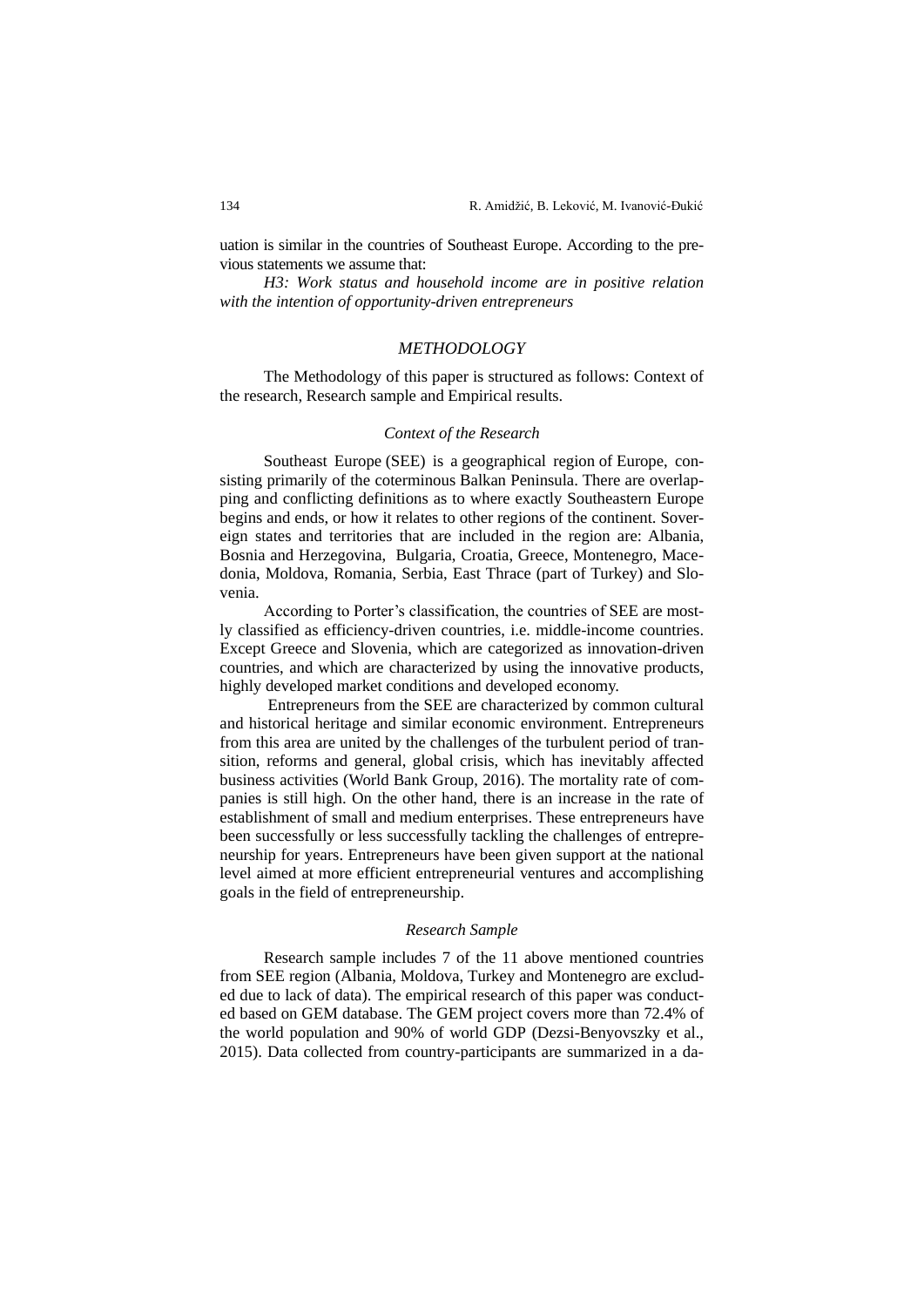tabase that is published annually. According to the established standard, each country provides answers for a minimum of two thousand entrepreneurs. Participating countries have access to the most recent data for the previous business year, while non-member countries can download data with a lag of three to four business years. Respondents of GEM database consists of individuals aged 18-64 years. This research covers a sample of the total of 125,444 entrepreneurs.

#### *Research Variables*

We explore the impact of the aforementioned factors on the intentions of ODE/NDE. Motives of entrepreneurial intention are chosen as the dependent variable (Q1K1). Data were collected in response to a question: Are you involved in this start-up to take advantage of a business opportunity or because you have no better choices for work? The Q1K1 variable is of the categorical type with offered answers: take advantage of business opportunity (1), no better choices for work (2), combination of both (3), have a job, but seek better opportunities (4) and other (5). Of the four groups of the Q1K variable answers, two groups of answers were made by recoding variables: 1) Opportunity entrepreneurs guided by the opportunity motives, as a combination of the answers offered (1) and (4) and 2) Entrepreneurs motivated by necessity motives, as a combination of offered answers (2) and (3).

Factors of entrepreneurial intentions represented independent variables. Data for entrepreneurial alertness were answers to the question: "In the next six months, will there be good opportunities for starting a business in the area where you live?" while for Fear of failure it was: "Would fear of failure will prevent you from starting a business?" The factors which might incentivize entrepreneurial behavior were: entrepreneurship knowledge, skills and experience and *social contacts and networking.*  The data represents the answers to the following questions: "Do you have the knowledge, skills and experience required to start a new business?" and "Do you know someone personally who started a business in the past 2 years?" All the selected variables are of binary type with offered answers: Yes (1) and No (0).

Factors arising from other people's expectations were: Work status and household income. GEM harmonized work status, with offered answers: full part time (1), part time only (2), retired, disabled (3), homemaker (4), student (5), not working, other (6). GEM income recoded into thirds with offered answers: lower 33% tile (33), middle 33% tile (3467), and upper 33% tile (68100).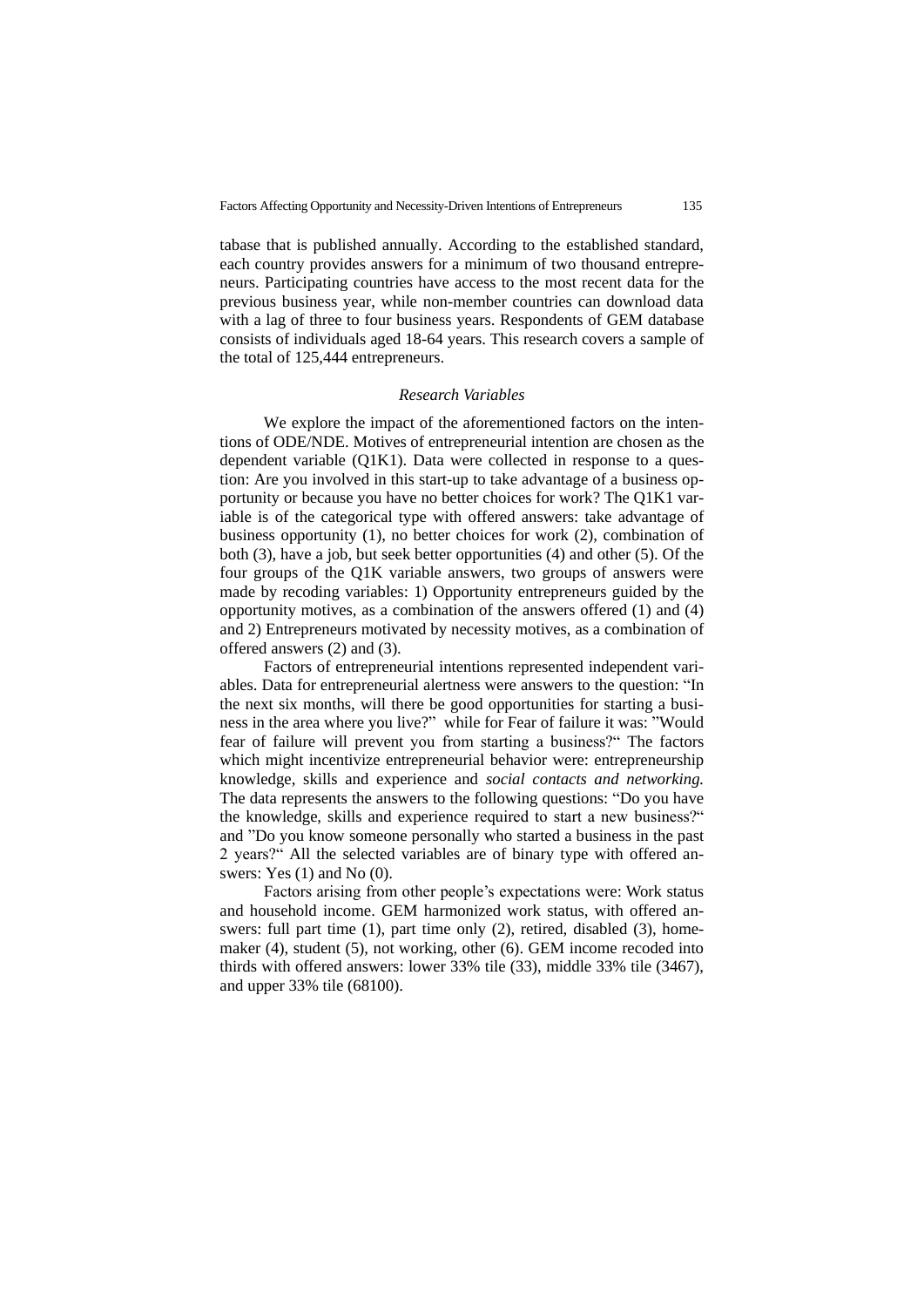### *RESULTS AND DISCUSSION*

In order to determine the impact of various factors on entrepreneurial intentions of ODE/NDE statistical data processing was approached by applying Binary and Ordinary Logistic Regressions. Regression data are shown in Table 1.

| Variable                                                                           |                       | Exp (beta) Coefficient Std. err t-statistics p-value |        |           |        |
|------------------------------------------------------------------------------------|-----------------------|------------------------------------------------------|--------|-----------|--------|
| Personal characteristics and factors that might initiate entrepreneurial behaviour |                       |                                                      |        |           |        |
| Fear of failure                                                                    | 0,74                  | $-0,2968$                                            | 0.1530 | $-1,9395$ | 0,0526 |
| Entrepreneurial alertness                                                          | 2,13                  | 0,7569                                               | 0.0879 | 8,6104    | 0,0000 |
| Social Networking                                                                  | 1,04                  | 0.0421                                               | 0.0209 | 2,0167    | 0,0438 |
| Knowledge, Skills and                                                              | 2,61                  | 0,9593                                               | 0,0601 | 15,9562   | 0,0000 |
| Experience                                                                         |                       |                                                      |        |           |        |
| Work status                                                                        |                       |                                                      |        |           |        |
| Full part time                                                                     | 1,04                  | 0,0352                                               | 0,0088 | 3,9843    | 0,0001 |
| Part time only                                                                     | 1,36                  | 0,3094                                               | 0,1023 | 3,0236    | 0,0025 |
| Retired, disabled                                                                  | 0,96                  | $-0,0376$                                            | 0.0063 | $-5,9326$ | 0,0000 |
| Homemaker                                                                          | 1,04                  | 0,0401                                               | 0,0094 | 4,2713    | 0,0000 |
| Student                                                                            | 1,33                  | 0,2840                                               | 0.0726 | 3,9099    | 0,0001 |
| Unemployed                                                                         | <b>Basic Scenario</b> |                                                      |        |           |        |
| Household income                                                                   |                       |                                                      |        |           |        |
| Lower 33%                                                                          | Basic Scenario        |                                                      |        |           |        |
| Middle 33%                                                                         | 2,12                  | 0,7512                                               | 0,0855 | 8,7905    | 0,0000 |
| Upper 33%                                                                          | 1,47                  | 0,3862                                               | 0,1060 | 3,6443    | 0,0003 |

*Table 1. Results of the Binomial and Ordinary Logistics Regression* 

Source: Authors' analysis, based on GEM data

Results of regression analysis, for all countries of the sample observing the part of examining the influence of various factors on entrepreneurial intention, indicate that entrepreneurial alertness has a positive effect on intention of ODE (0.7569), at the 0.05 level of significance, which gives by 2.13 times greater likelihood of ODE compared to the NDE. The fear of failure is the only factor which has a negative impact on employee motivation (0.2968), at 0.10 level of significance. The fear of failure has a more pronounced demotivating effect on the NDA compared to the ODA. Based on these results we reject the first hypothesis.

The determinants that have the greatest impact on entrepreneurial intentions are entrepreneurship skills, knowledge and experience (0.9593) at the 0.05 level of significance; their impact is 2.61 times greater on ODE compared to NDE. The social networking variable also has a positive impact on entrepreneurial motivation, but its incentive for entrepreneurial behavior is significantly lower compared to knowledge, experience and skills in the field of entrepreneurship (0.0421). Social networking of entrepreneurs gives 1.04 times higher probability of opportunity motivation observed relative to the necessity motivated entrepreneurs.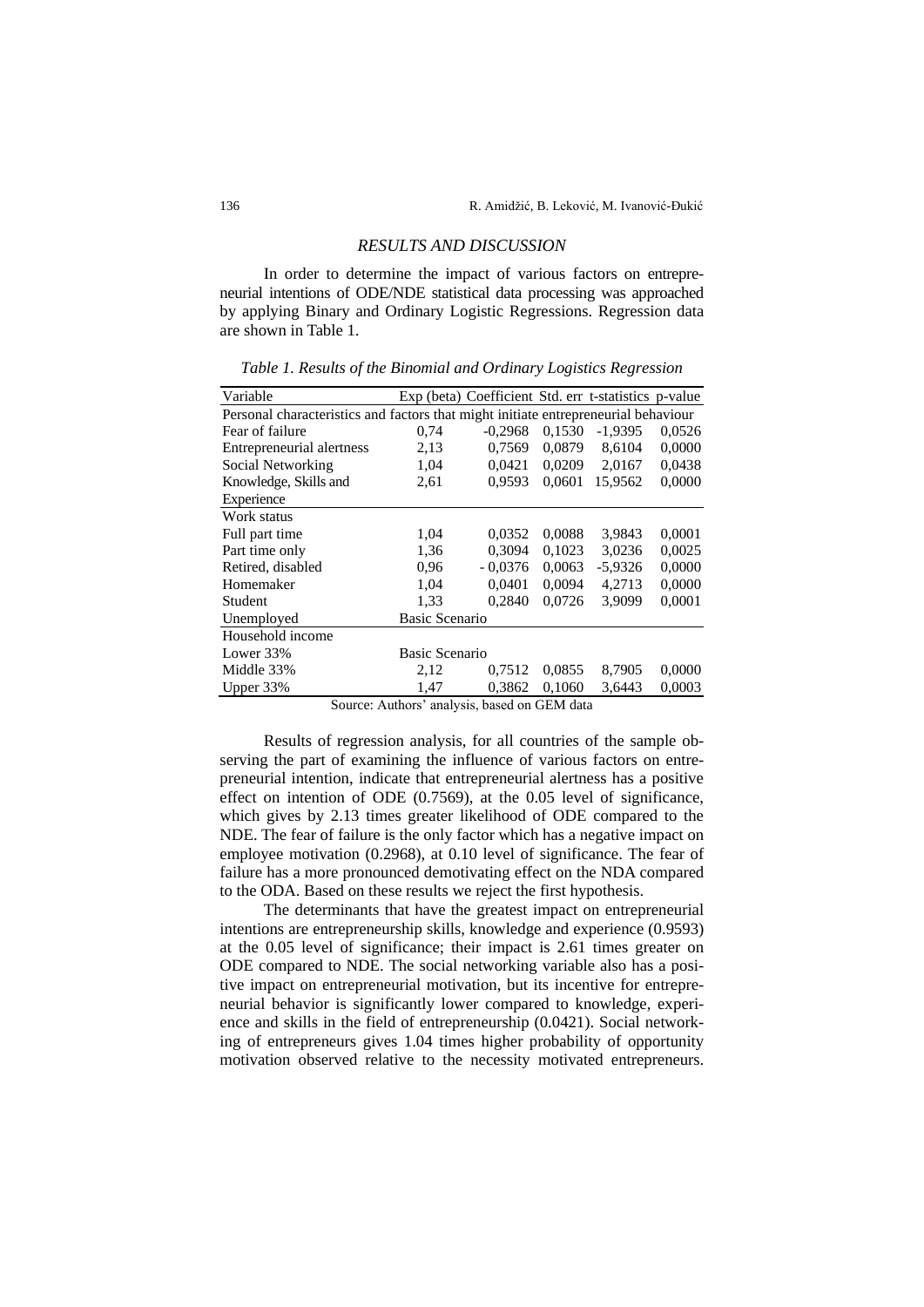Our second hypotheses that entrepreneurship knowledge, skills and experience and social contacts and networking have a greater impact on opportunity-driven entrepreneurs compared to necessity-driven entrepreneurs is confirmed.

The results of the empirical research indicate that *work status* has a significant impact on entrepreneurial motivation, at the 0.05 level of significance. Status not working, retired and disabled encourage the development of NDE, while all other categories encourage ODE a) full-time by 1.04 times, b) part-time by 1.36 times c) homemaker by 1.04 times and d) student by 1.33 times.

The results of the regression on the *household income* indicate that it is a significant determinant of entrepreneurial motivation, at the 0.05 level of significance. The lowest income has the greatest impact on ODE (it is taken as the basic scenario). More precisely, the middle-level income gives a higher likelihood of opportunity motivation by 2.12 times, while the highest level income gives a higher likelihood of opportunity motivation by 1.47 times, compared to necessity motives. Based on these results, the third hypothesis is confirmed.

#### *DISCUSSION*

Our empirical results have shown that entrepreneurial knowledge, skills and experience have the greatest impact on ODE entrepreneurs which is in accordance with many previous research results (Genty et al., 2015). Individuals that have knowledge in the field of entrepreneurship have a great ability to recognize chances and analyze trends on the marketplace, which can also give them a greater chance to exploit opportunities and start a new business venture that can create new organizational value. Previous entrepreneurial experience and entrepreneurial skills make management decision-making and business development driven by opportunities easier. Therefore, measures related to acquiring entrepreneurial knowledge and skills should be encouraged.

The individual characteristic with the greatest impact on the motivation of ODE is entrepreneurial alertness, which is also in accordance with the previous empirical results (Tsai et al., 2016; Suchart, 2017; Dumitru & Dumitru, 2018). Entrepreneurial alertness implies constant following of changes in the environment, which can provide entrepreneurs with favourable opportunities as the key elements of entrepreneurial intentions of ODE. It is necessary to encourage the development of entrepreneurial alertness in as many individuals from SEE countries as possible to increase the contribution of entrepreneurship to economic development.

Fear of failure is an individual characteristic that negatively affects entrepreneurial motivation (Patzelt & Shepherd, 2011). This has been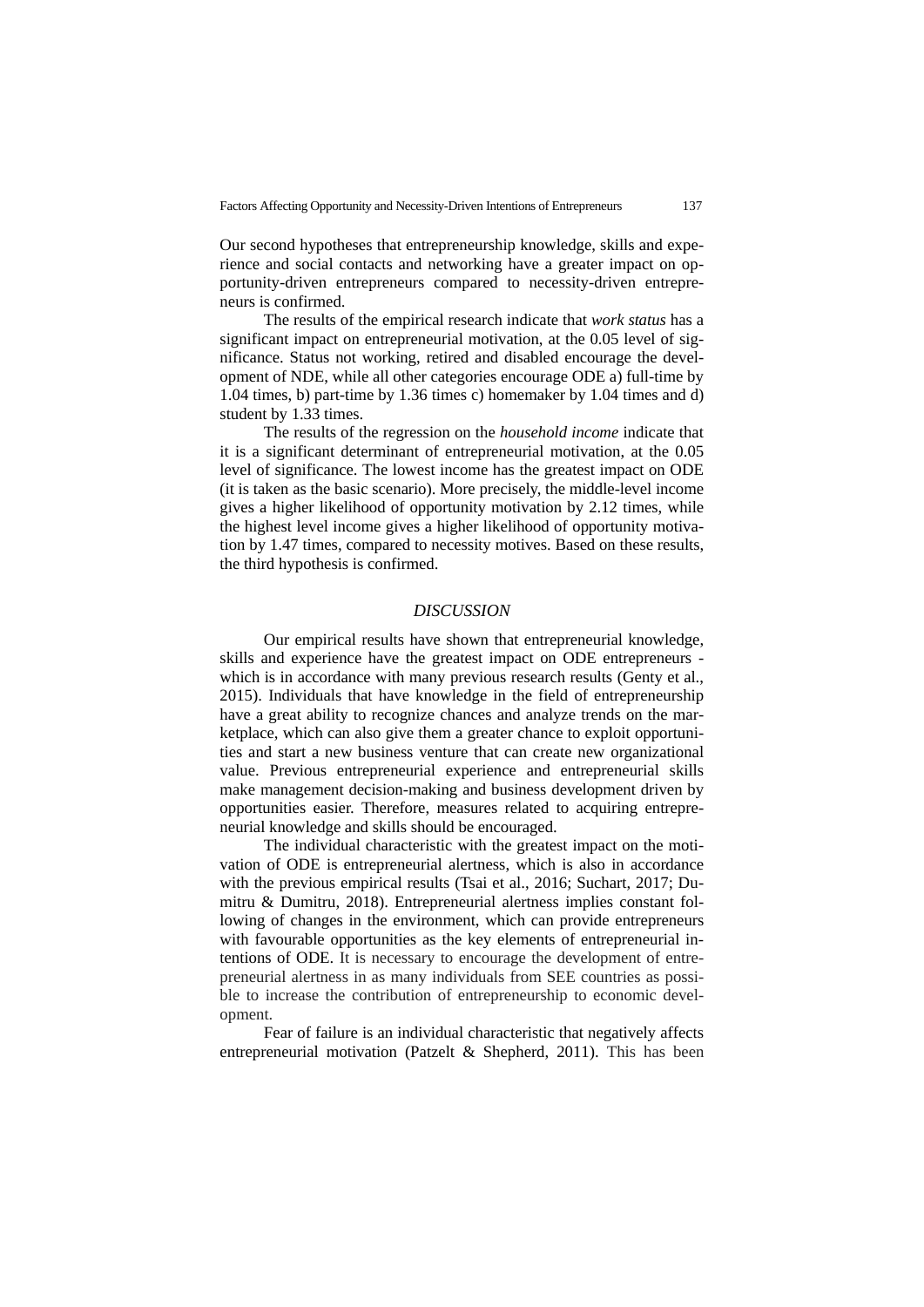proven by a large number of previous studies (Mitchell & Shepherd, 2010; Morgan & Sisak 2015). This individual characteristic is related to an aversion against risk and attitude towards uncertainty (Block et al., 2015). Individuals with a negative attitude against uncertainty seek to avoid risks in business, accepting entrepreneurship only in the case of necessity. On the other hand, ambitious individuals see uncertainty mostly as a challenge, as the way to affirm their set of abilities and their business success. Those entrepreneurs, unlike necessity-driven entrepreneurs, much easily decide to start their own business (they have a less pronounced fear of failure), but only if circumstances can provide them successful business development driven by opportunities (Wagner et al. 2005).

The factors with a minor, but statistically significant impact on the motivation of ODE are social contacts and networking. These factors also have a greater impact on ODE than on NDE, which is in accordance with previous empirical studies (Oviatt & McDougall, 1994; Knight & Cavusgil, 1996; Soderquist, 2011); social networking, especially in the early stages of entrepreneurial activity, is crucial if we take into account the scarce resources of knowledge and experience of entrepreneurs in the initial stage of business. Significance is reflected in the fact that entrepreneurs, through the establishment of internal and external social networks with suppliers, customers, business partners, institutions, scientific and educational centers, etc., essentially perform the initiation of the database that accumulates information and data from multiple sources. Social networking takes place by exchanging information, data and knowledge itself in a way that establishes communication between participants.

Work status of the entrepreneur and the household income have a positive impact on opportunity motives only in situations when the recognized opportunity promises improve existing status or increase household income. This is in line with previous research (Taylor & Jack, 2016).

As opposed to the opportunity motives, there are necessity motives, which are in this part of the study selected as a reference value for regression analysis. If the entrepreneur is motivated by necessity motives, i.e. if he initiates new ventures for the reason of dissatisfaction with the current job or reason of unemployment, the same will bring him less likelihood of success of innovative and international entrepreneurial ventures, in contrast to opportunity motivated entrepreneurs.

## *CONCLUSION*

The paper analyzes the factors influencing the intentions of ODE and NDE. Empirical research conducted on a sample of 125,444 entrepreneurs in 7 SEE countries showed that the motivation of ODE is most influenced by entrepreneurial knowledge and experience, entrepreneurial alertness and social contacts and connections, while the work status un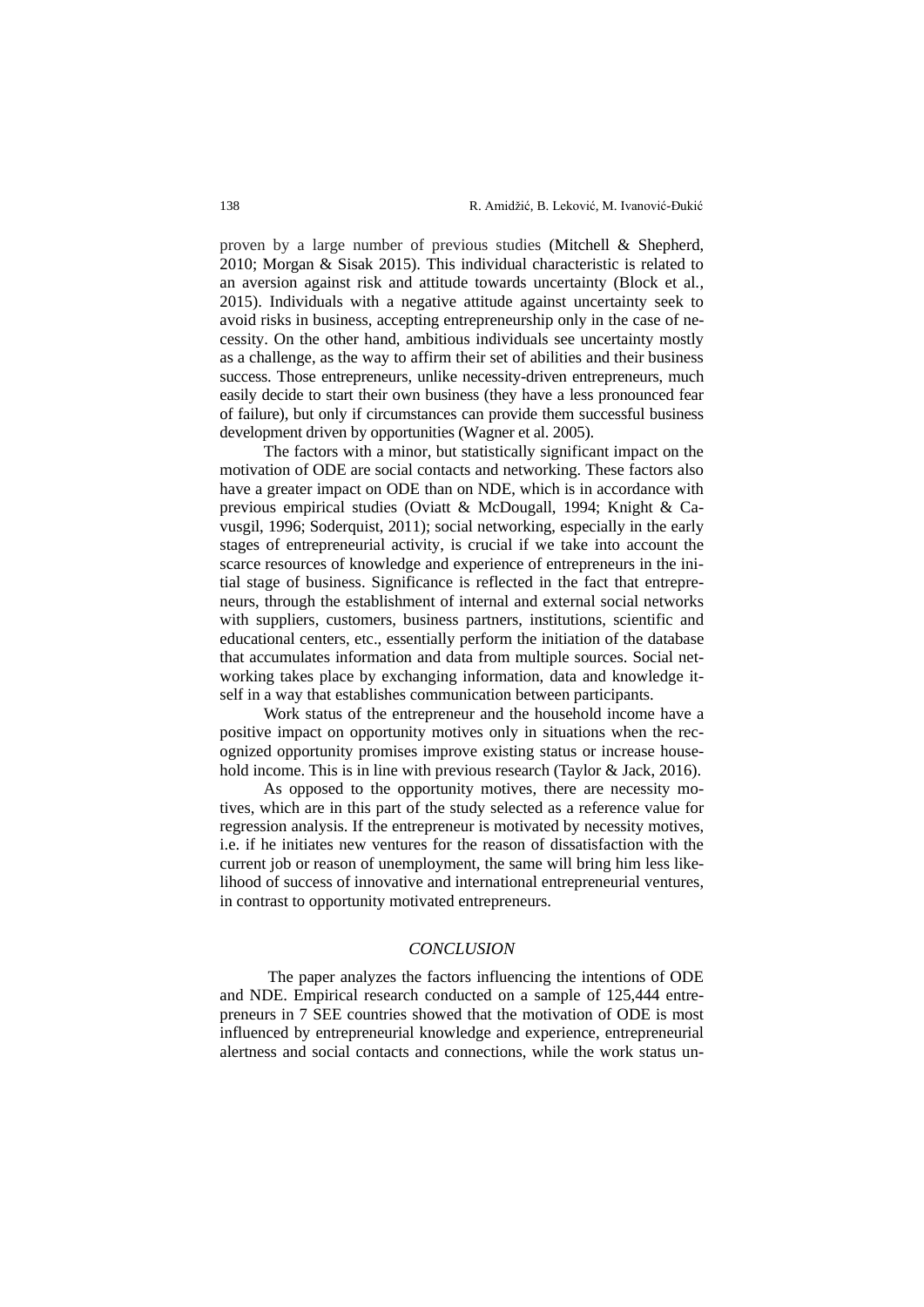employed and low household income have a significant impact on the motivation of NDE. The fear of failure has a negative influence on the motivation of both groups of entrepreneurs, but its impact is much more pronounced in NDE than in ODE.

In order to increase the contribution of entrepreneurship to economic growth in SEE countries, it is necessary to implement a lot of different measures in the direction of stimulating entrepreneurs driven by opportunities, as well as the transformation of NDE into ODE. Perhaps since entrepreneurship knowledge, entrepreneurial skills and entrepreneurial alertness, identified as key factors that have the greatest positive impact on opportunity-driven entrepreneurs, entrepreneurial education/training can be a key policy instrument in stimulating ODE. This kind of education/training would be especially needed for people who are unemployed or who have low household income to help them with the required skills and knowledge to identify and seize the entrepreneurship opportunities, as well as to start their business successfully.

In order to address this issue, the Government should help making the entrepreneurial training available especially to unemployed people who are forced by necessity to become entrepreneurs. Also, educational institutions can play a significant role in entrepreneurial education which can contribute to the development of entrepreneurial knowledge and entrepreneurial alertness in young people. Educational institutions are the most appropriate stakeholder in taking the initiative in promoting new business solutions driven by opportunity, and changing the mindset with regard to opportunity driven entrepreneurial attitudes. Except educational institutions, which play a leading role in supporting education and training, the corporate sector could contribute to content, curriculum and delivery mechanisms (such as on-site learning). Also, the engagement of the corporate private sector in fostering ODE can be very useful in developing entrepreneurial skills. The minimal level of engagement may be in sharing best practices, offering mentorship, providing incubators for promising new ideas, and by helping them build entrepreneurial networks.

The outcome of this study shows that the level of household income has a significant impact on entrepreneurial motives and intentions. Income inequality in SEE is one of the highest in Europe and this is a negative factor for the quality and quantity of entrepreneurship (Dumitru, Dumitru, 2018). The majority of population is financially constrained in starting a business, especially opportunity-driven entrepreneurship (which often involves a large initial capital). It should be helpful to facilitate access to finance to ODE. In general, entrepreneurs do not have access to the formal capital market, and banks are not interested in them because of the high risks. It is important to attract informal investors (business angels, venture capital funds, etc.). But, these investors want consistent regulation and the ability to move money in and out of the economy, which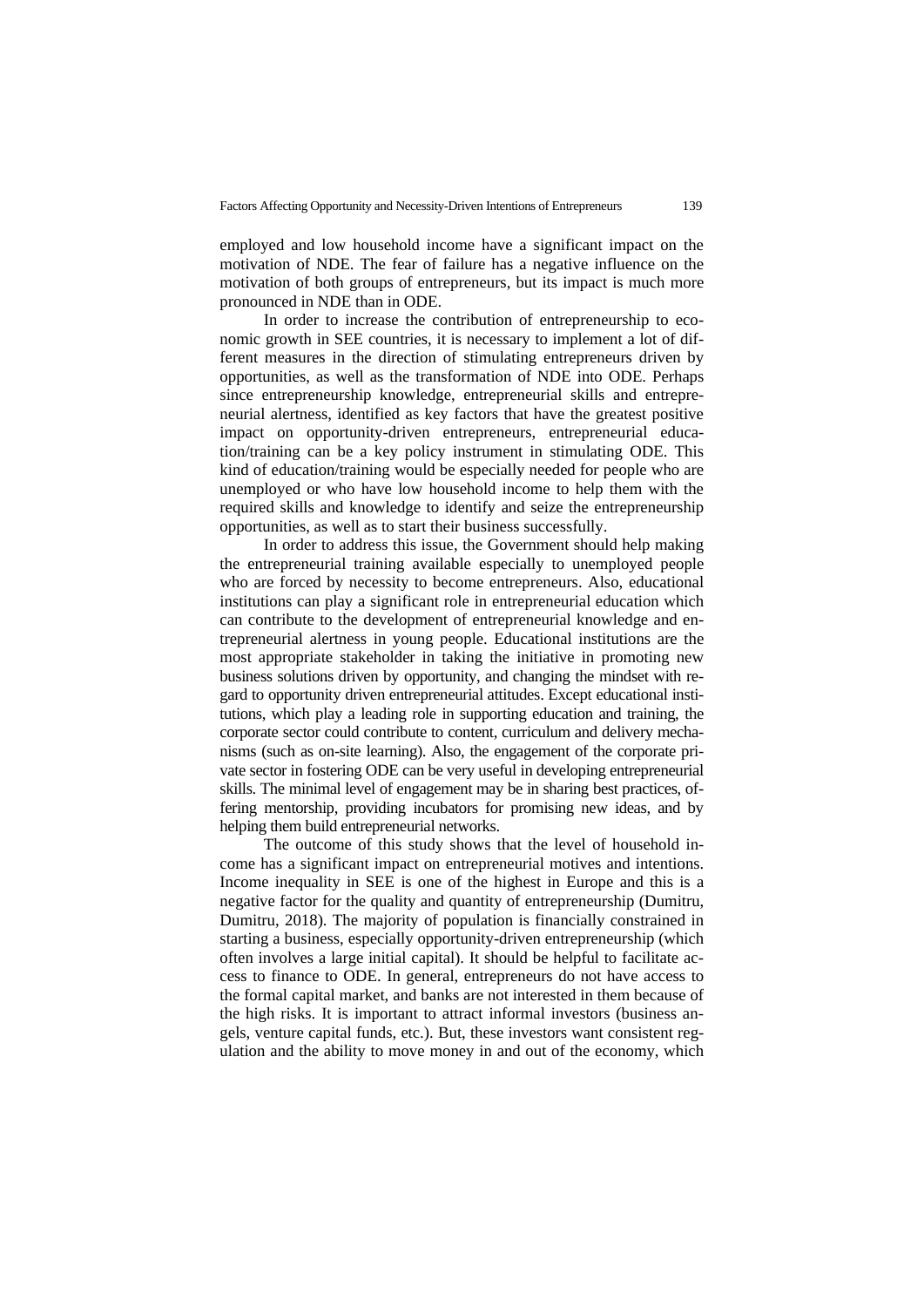is not case in SEE. For this reason, it would be useful for the government to provide prospective entrepreneurs with guarantees or other forms of security that will make it easier for them to attract investments.

Finally, our research has shown that the fear of failure has a negative impact on the intentions of entrepreneurs. Acting to decrease the fear of failure with some governmental policies may increase the number of ODE, as fear of failure was found in the estimates as being a strong impediment for opportunity-driven entrepreneurship. One idea in this direction would be to make the impact of a failure less severe, improving the bankruptcy legislation in the way to help increasing the recovery rate in case of insolvency of a business partner, or to decrease the time length of an insolvency procedure. Also, introducing the entrepreneurs to each other and stimulating the networking of entrepreneurs should be a route to stimulate ODE in SEE.

The key limitations of our study are related to the sample size and the theoretical implications. The paper is based on the empirical research conducted in the region of Southeast Europe. Through comparative analysis with similar research from other countries and regions, it identifies similarities and differences, which are the consequences of the specific situation in this region, and thus fills the gap in the literature of the region of Southeast Europe in the field of the factors affecting intensions of opportunity and necessity driven entrepreneurs. However, the question is whether conclusion related to such a small region can be relevant to whole world. The second limitation is related to the sample, since it included only seven countries out of eleven belonging to the region of Southeast Europe (due to lack of data for the other four countries).

The recommendation for future research refers to the temporal and spatial flow of research, considering that this paper emphasizes the entrepreneurial activities of the area of SEE, in the period of eight business years. Also, it can be interesting to compare the entrepreneurship of these countries with other regions, for example with countries from Western Europe. Internal factors in this paper can be extended to other factors such as socio-demographic characteristics of entrepreneurs - gender, age and education.

### *REFERENCES*

- Ajzen, I. (2012). The Theory of planned behaviour. In Lange, P.A.M., Kruglanski, A.W.& Higgins, E.T. (Eds). Handbook of theories of social psychology, Vol. 1, 438-459, London, UK: Sage.
- Alvarez, C., & Urbano, D. (2011). Environmental factors and entrepreneurial activity in Latin America. *Academia, Revista Latinoamericana de Administracion, 48*, 31-45.
- Ardichvili, A., & Cordozo, N.R. (2000). A model of the entrepreneurial opportunity recognition process. *Journal of Enterprising Culture, (2),* 103-119.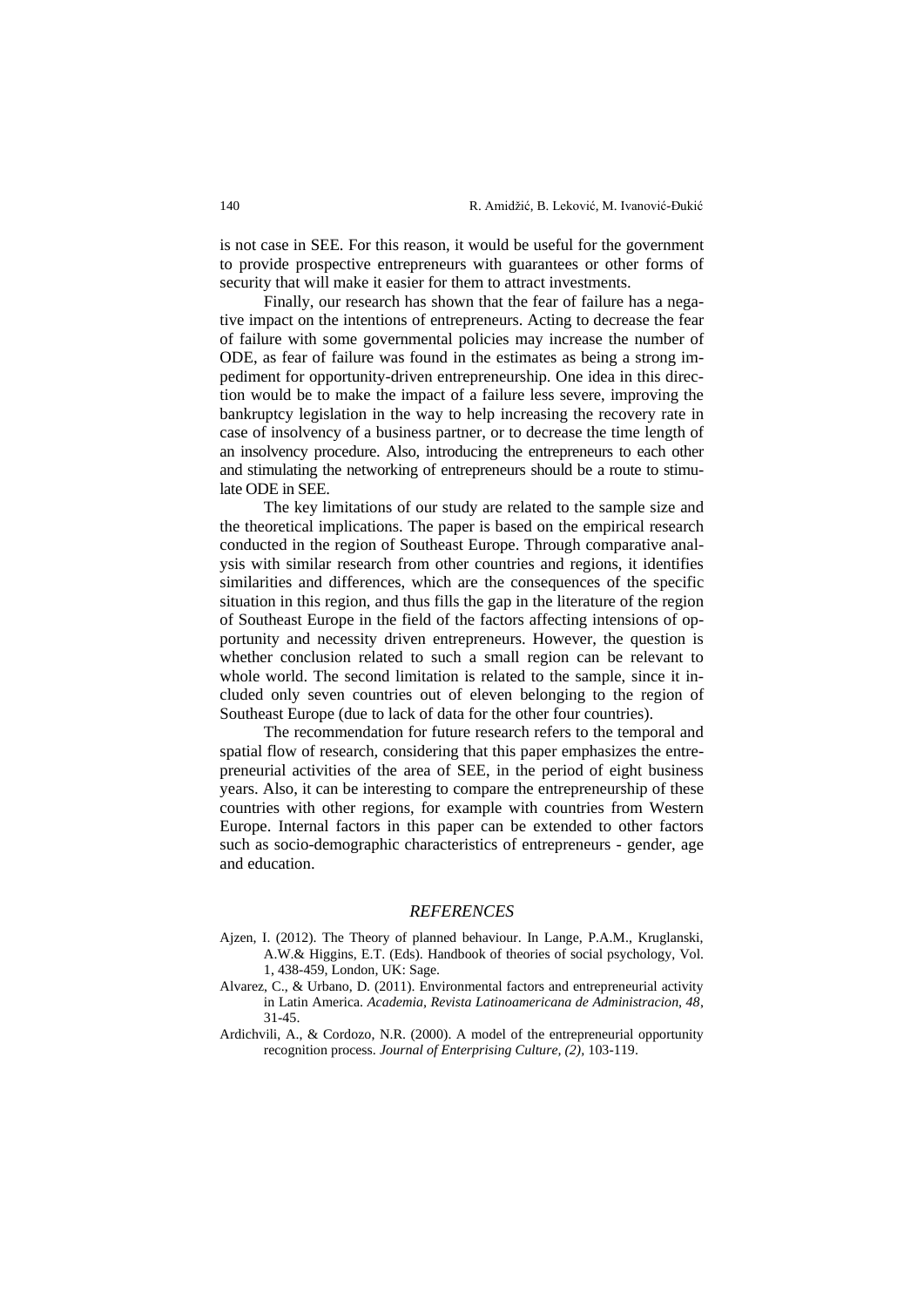Factors Affecting Opportunity and Necessity-Driven Intentions of Entrepreneurs 141

- Arenius, P., & Clerck, D. (2005). A Network-based Approach on Opportunity Recognition. *Small Business Economics, 24,* 249-265.
- Block, J.H., & Sandner, P. (2009). Necessity and opportunity entrepreneurs and their duration in self-employment: evidence from German micro data. *Journal of Industry, Competition and Trade, 9*(2), 117-137.
- Block, J.H., Sandner, P., & Spiegel, F. (2015). How do Risk Attitudes Differ within the Group of Entrepreneurs? The role of Motivation and Procedural Utility. *Journal of Small Business Management, 53*(1), 183-206.
- Borgia, D. (2005). The motivation to Become an Entrepreneur*. International Journal of Entrepreneurial Behaviour & Research, 11*(1), 42-57.
- Bosma, N., & Kelley, D. (2019): Global Entrepreneurship Monitor 2018/2019 (Report),<https://www.gemconsortium.org/report>
- Boudreaux, J.C., Nikolaev, B.N., & Klein, P. (2018). Socio-cognitive traits and entrepreneurship: The moderating role of economic institutions*. Journal of Business Venturing. Article in press.* <https://doi.org/10.1016/j.jbusvent.2018.08.003>
- Cardon, M. S., Foo, M., Shepherd, D. A., & Wiklund, J. (2012). Exploring the heart: Entrepreneurial Emotion Is a Hot Topic. *Entrepreneurship: Theory and Practice 36*, 1-10.
- Carree, M., & Thurik, R. (2010): The Impact of Entrepreneurship on Economic Growth, in Z. Acs and D. Audretsch (eds.), International Handbook of Entrepreneurship Research, 2 nd edition, London: Springer, 557-594.
- Dezsi-Benyovszki, A., Nagy, A., & Szabo, T.P. (2015). Entrepreneurship in Romania, Country Report 2014. Babeş-Bolyai University of Cluj-Napoca, Faculty of Economics and Business Administration: Romania.
- Dumitru, I., & Dumitru, I. (2018). Drivers of entrepreneurial intention in Romania. *Romanian Journal of Economic Forecasting, 21*(1), 157-166.
- El-Hadary, E.T. (2018). Gender, Perceptual factors, and Entrepreneurisl Intention: Evidence from Egypt. School og global Affairs and Public policy: The American University in Cairo.
- Estay, C., Durrieu, F. & Akhter, M. (2013). Entrepreneurship: From motivation to start-up. *Journal of International Entrepreneurship*, 11, 243-267.
- Genty, K. Idris, K., Wahat, N.W., & Kadir, S. (2015). Demographic Factors and Entrepreneurial Success: A Conceptual Review. *International Journal of Management Sciences, 6*(8), 366-374.
- Ivanović-Đukić, M.-Stefanovic, S. Van Stel, & A.-Petrovic, J. (2018): Contribution of Entrepreneurship to Economic Growth: A Comparative Analysis of South-East Transition and Developed European Countries. *International Review of Entrepreneurship, 16*(2), 257-276.
- Kautonen, T., van Gelderen, M. & Tornikoski, E.T. (2013). Predicting entrepreneurial behaviour: a test of the theory of planned behavior. *Applied Economics, 45*(6), 697–707.
- Klyver, K., & Hindle, K. (2014). The Role of Social Networks at Different Stages of Business Formation. *Small Enterprise Research, 15*(1), 22-38.
- Knight, G.A., & Cavusgil, S.T. (1996). The Born Global: A challenge to traditional internationalization theory. *Advances in International Marketing, 8,* 11-26.
- Krueger, N.F., Reilly, M.D. & Carsrud, A.L. (2000). Competing models of entrepreneurial intentions. *Journal of Business Venturing, 15*(5–6), 411–432.

Lall,M., & Sahai, S. (2008). Entrepreneurship. 2nd Edition. Excel books: New Delhi.

Leković, B., Milutinović, S., & Vojinović, Ž. (2020). Cooperation as a Mediator between Entrepreneurial Competencies and Internationalization of New Venture. *Engineering Economics, 31*(1), 72-83.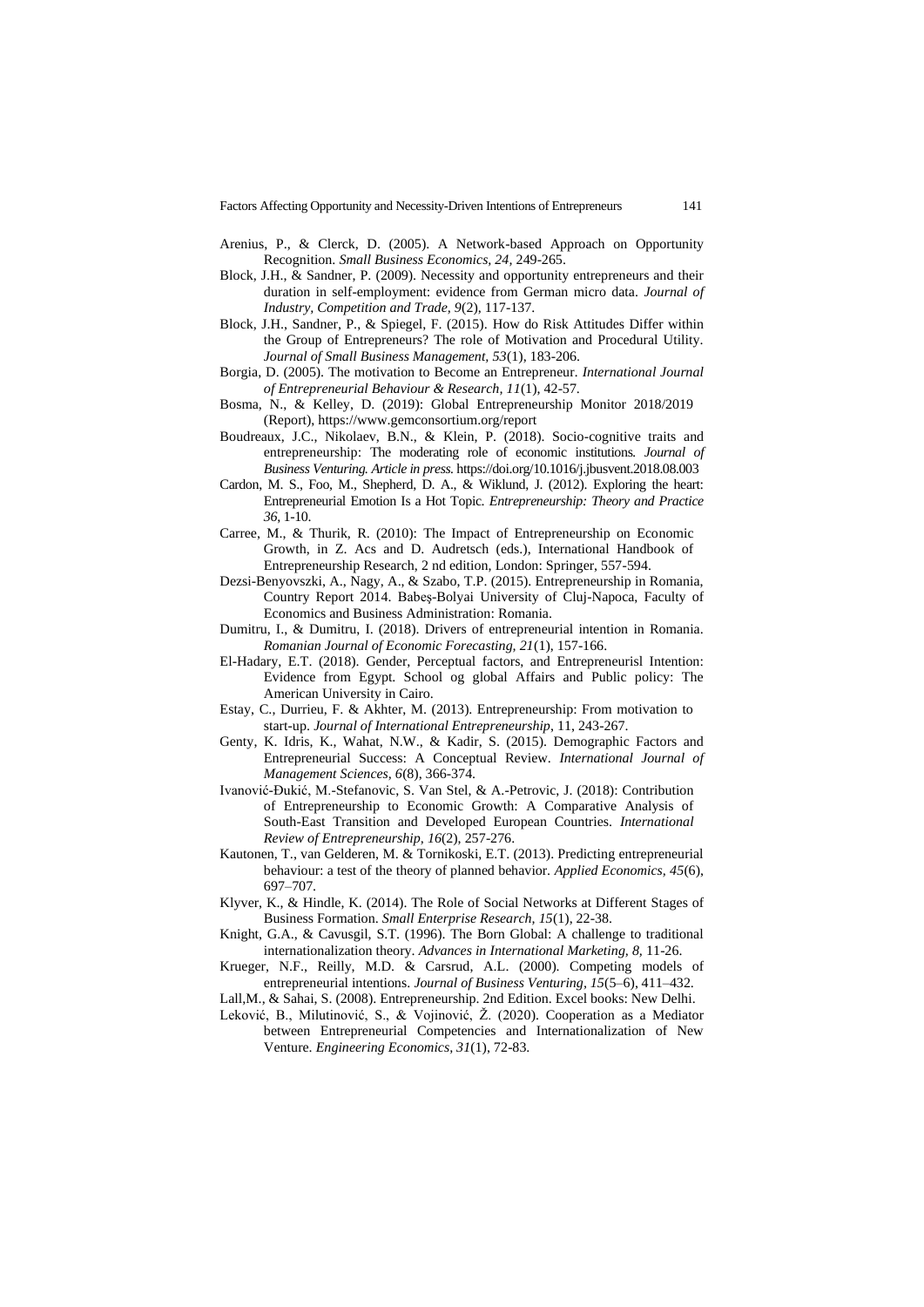- Mitchell, J.R., & Shepherd, D.A. (2010). To thine own self be true: Images of self, images of opportunity, and entrepreneurial action. *Journal of Business Venturing* 25, 138-154.
- Morgan, J & Sisak, D. (2015). The Power of Negative Thinking: A Model of Entrepreneurship, Aspirations, and Fear of Failure*. SSRN Electronic Journal,*  1-36.
- Nishimura, J. & Tristán, M (2011). Using the theory of planned behavior to predict nascent entrepreneurship. *Academia. Revista Latinoamericana de Administración, (46).*
- Oviatt, B.M., & McDougall, P. (1994). Toward a Theory of International New Ventures. *Journal of International Business Studies, 25*(1), 45-64.
- Patzelt, H., & Shepherd, D.A. (2011). Negative emotions of an entrepreneurial career: Self-employment and regulatory coping behaviours. *Journal of Business Venturing, 26,* 226-238.
- Pete, S., Nagy, A. Matis, D., Gyorfi, L.Z., Benyovszki, A., & Petru, T.P. (2011). Early-stage entrepreneurial aspirations in efficiency-driven economies. *Romanian Journal of Economic Forecasting, 2*, 2-18.
- Pinillos, M.J, & Reyes, L. (2011). Relationship between individualist-collectivist culture and entrepreneurship activity: Evidence from Global Entrepreneurship Monitor data. *Small Business Economics, 37,* 23-37.
- Shepherd, D.A., Gruber, M., & Souitaris, V. (2020). Creating New Venture: A Review and Research Agenda. *Journal of Management, 10*(5), 1-32.
- Soderquist, A. (2011). Opportunity Exploration and Exploitation in International New Ventures: A study of Relationship Involvement in Early Entrepreneurial and International Events. Hanken School of Economics: Helsinki.
- Stephan, U., Hart, M., Mickiewicz, T., & Drews, C.C. (2015). Understanding motivation for entrepreneurship. Enterprise Research Centre and Aston Business School: London. UK.
- Suchart, T. (2017). Factors Influencing Opportunity Driven Nascent Entrepreneurs in Europe and Asia. *European Research Studies Journal, 20*(3A), 774-782.
- Taylor, M., & Jack, R.(2016). Born Global Firm Internationalisation: The influence of Industry Factors. *Contemporary Management Research, 12*(3), 289-308.
- Tsai, K.H., Chang, H.C., & Peng, C. Y. (2016). Refining the linkage between perceived capability and entrepreneurial intention: roles of perceived opportunity, fear of failure, and gender. *International Entrepreneurship Management Journal,12*(4), 1127-1145.
- Valliere, D. & Peterson, R. (2009). Entrepreneurship and economic growth: Evidence from emerging and developed countries. *Entrepreneurship & Regional Development* 21, 459–480.
- Wagner, J. (2005). Nascent Necessity and Opportunity Entrepreneurs in Germany. Evidence from the Regional Entrepreneurship Monitor (REM). *Working Paper Series in Economics, 10,* 1-25.
- World Bank Group. (2016). Resilient growth amid rising risks. South East Europe Regular Economic Report. No 1.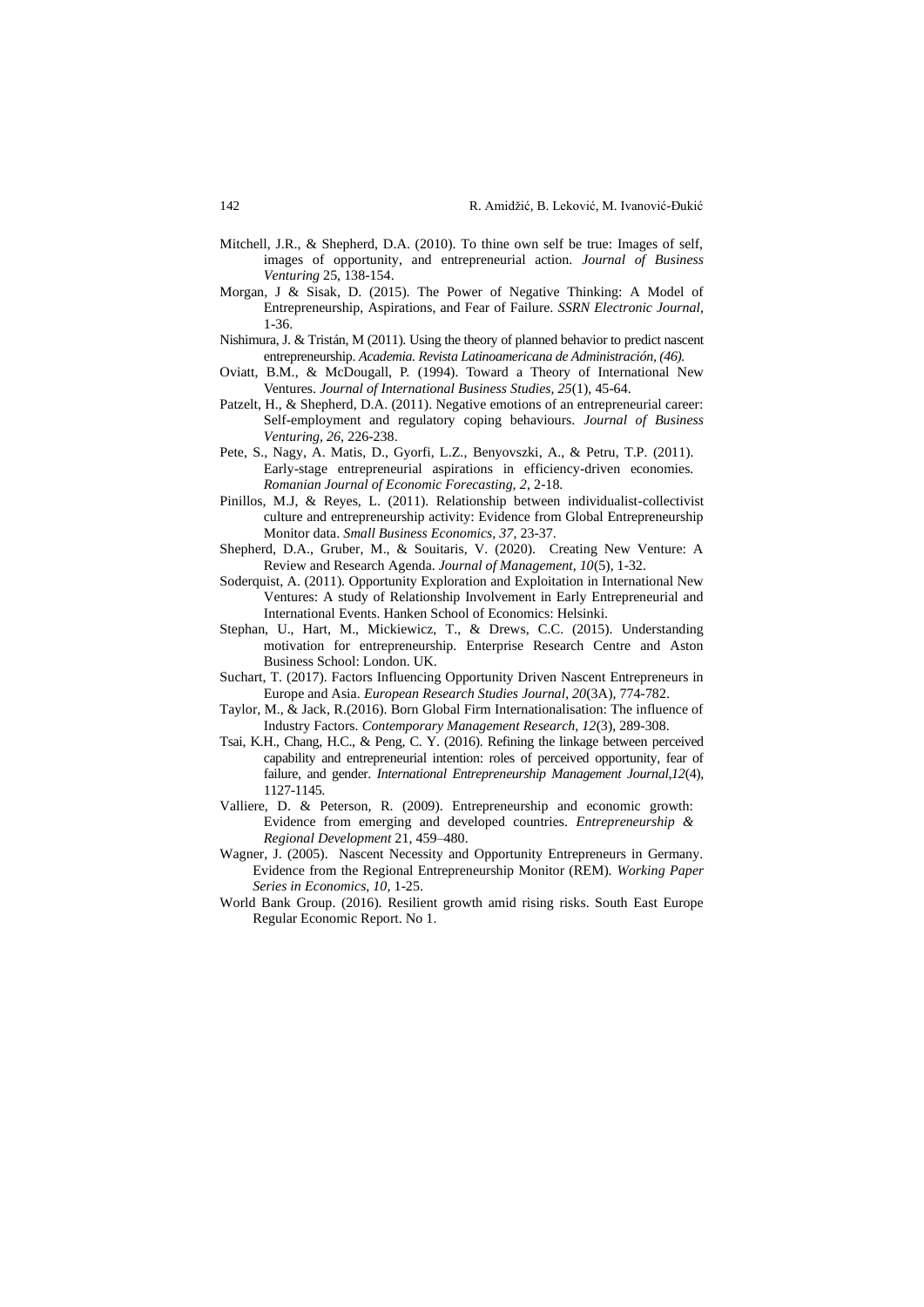# **АНАЛИЗА ФАКТОРА КОЈИ УТИЧУ НА НАМЕРЕ ПРЕДУЗЕТНИКА ВОЂЕНИХ МОГУЋНОСТИМА/НУЖНОШЋУ У ЈУГОИСТОЧНОЈ ЕВРОПИ**

#### **Рената Амиџић<sup>1</sup> , Бојан Лековић2\* , Маја Ивановић-Ђукић<sup>3</sup>**

<sup>1</sup>Републички Фонд за Здравствено Осигурање, Нови Сад, Србија <sup>2</sup>Универзитет у Новом Саду, Економски факултет у Суботици, Суботица, Србија <sup>3</sup>Универзитет у Нишу, Економски факултет, Ниш, Србија

#### **Резиме**

Покретање нових пословних подухвата је једна од најважнијих тема у области предузетништва због чињенице да они подстичу привредни развој и доприносе повећању запослености. Међутим, покретање нових пословних подухвата је веома ризичан и комплексан процес.

Први услов за покретање новог подухвата је постојање предузетничке намере. Док је за претварање намере у активност покретања новог посла неопходна мотивација. Према Global Entrepreneurship Monitor (GEM), постоје два доминантна мотива због којих појединци покрећу нове послове: нужност и препозната тржиштна прилика (могућност). У складу са тим разликују се две врсте предузетника: предузетници вођени могућностима (ОДЕ) који покрећу сопствени посао као резултат препознатих прилика на тржишту и предузетници вођени нужношћу (НДЕ) који предузетништво доживљавају као крајње решење и покрећу посао, јер или немају друге могућности запошљавања, или такве опције нису задовољавајуће.

Претходна истраживања показују да је значај ОДЕ за привредни развој и запошљавање много већи у поређењу са НДЕ. Међутим, у већини земаља Југоисточне Европе број НДЕ премашује број ОДЕ, због чега је вероватно допринос укупне предузетничке активности привредном развоју у овом региону мањи у поређењу са другим деловима Европе. Да би се побољшала ова ситуација, потребно је променити однос ОДЕ/ОНЕ (повећати број ОДЕ и смањити ОНЕ). У том правцу, пожељно је анализирати детерминанте предузетничке намере обе групе предузетника и идентификовати оне које имају много већи утицај на ОДЕ, што је био предмет овог рада.

Према Теорији планираног понашања предузетничке намере зависе од три групе уверења: а) уверења о последицама понашања (став према успех у обављању одређеног посла), б) уверења о присуству фактора који могу подстаћи понашање (субјективне норме) в) веровања о очекивањима других људи (перципирана контрола понашања). У складу са овом теоријом и резултатима претходних истраживања издвојене су одређене групе фактора и испитивано је како оне утичу на предузетничке намере предузетника вођених могућностима и предузетника вођених нужношћу. Као фактори који утичу на став појединца о успеху у обављању посла издвојени су лични фактори: предузетничка будност и страх од неуспеха. Предузетничка будност је способност појединца да препозна и искористи могућности са тржишта. Показано је да ова особина има значајан позитиван утицај на намере предузетника, при чему је њен утицај далеко већи на ОДЕ у поређењу са НДЕ. Страх од неуспеха је емоција која изазива негативне ставове према успеху. Показано је да она утиче обесхрабрујуће на обе групе предузетника, али је њен утицај много наглашенији код НДЕ. Као фактори који